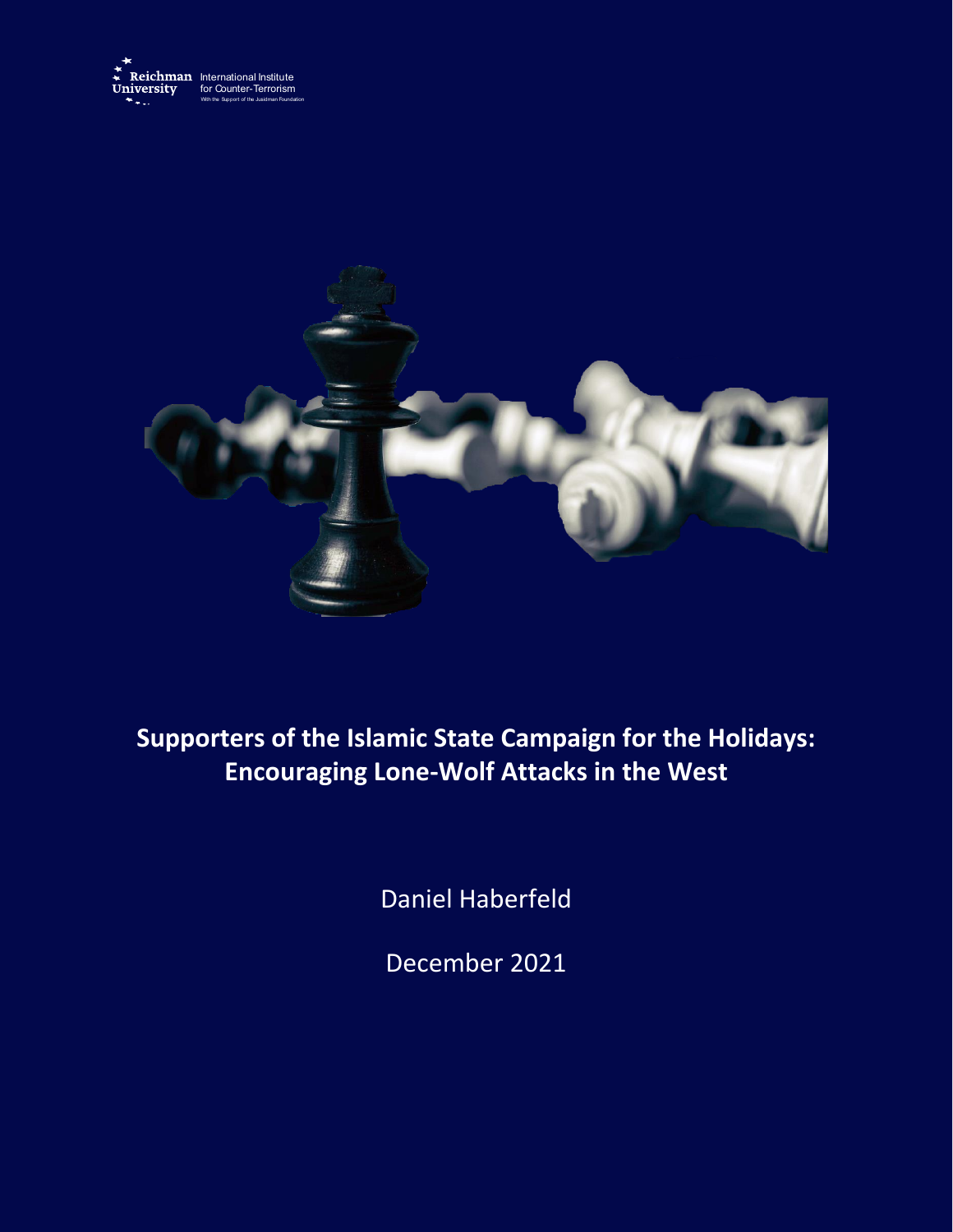



## **Summary**

Throughout the latter quarter of 2021, online supporters of the Islamic State engaged in a campaign of incitement, calling on individuals to plan and execute individual-initiative (lone-wolf) attacks against western targets. While the campaign called for individual-initiative attacks in many western countries, supporters of ISIS emphasized incitement of attacks in the France and the United States. The actors continued this rhetoric throughout the latter part of the year, calling on supporters to take "revenge on the west during the holidays."

**Keywords:** Incitement, lone-wolf, individual-initiative, ISIS, Daesh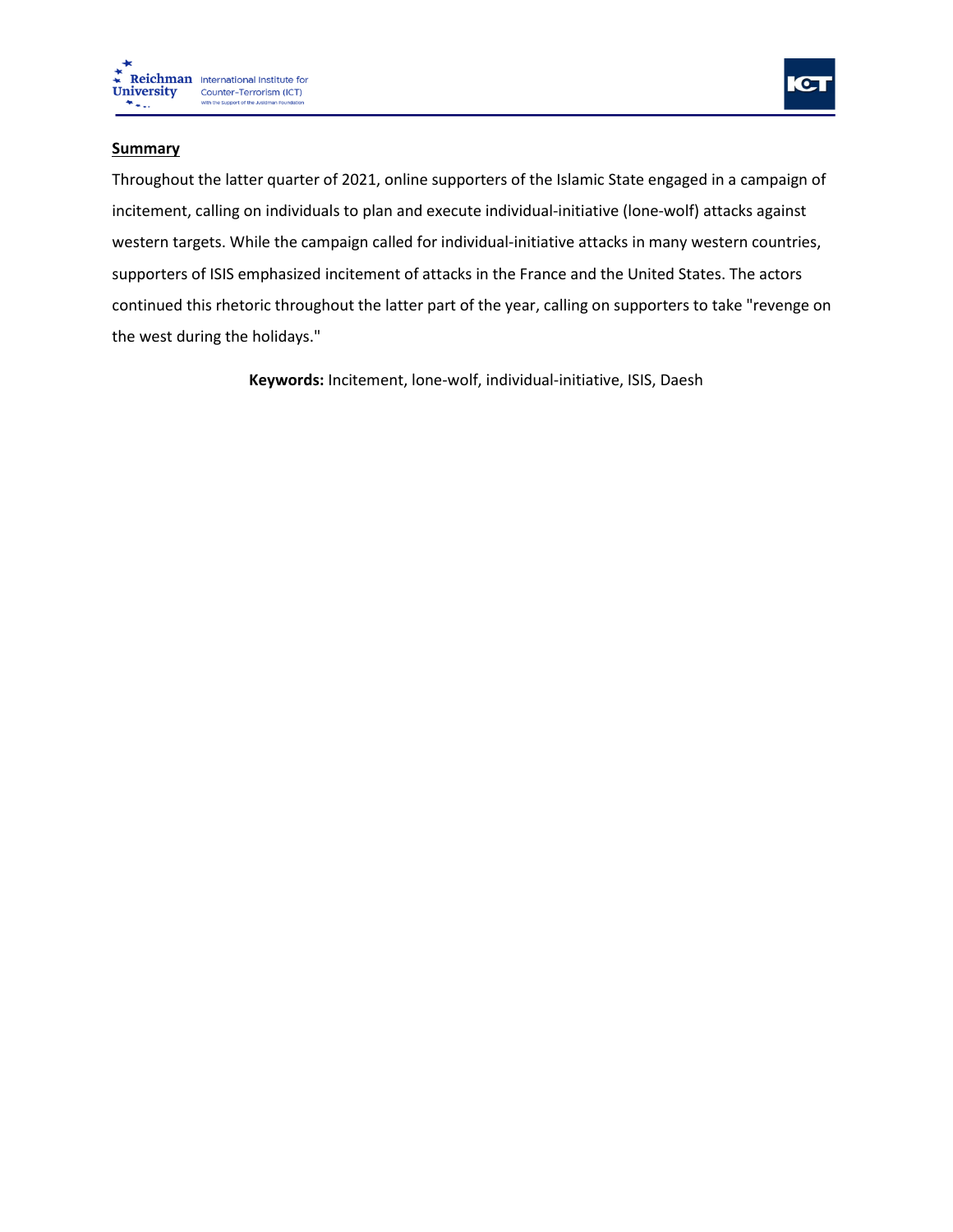



#### **Encouraging Lone Wolf Attacks**

In the past two months, supporters of the Islamic State organization have launched a new incitement campaign calling for lone wolf attacks against Western countries, with an emphasis on France and the United States.

The campaign addresses two main target audiences -**supporters of the Islamic State organization in Western countries**. "*Mujahideen in Europe, hit the Crusaders, the coalition countries", "Supporters of the suits in America and Europe, hit the citizens of the Crusaders Coalition countries".* And to **threaten Western countries**. *"We will conquer Rome, destroy your crosses, and enslave your women."*



#### **Selected examples of posters that were published to encourage a lone wolf attack**

Most of the publications are in English and are distributed in **closed networks belongs to supporters of the Islamic State organization,** including closed telegram groups and independent servers on Rocketchat and Element. Within these closed groups, they are discussing and calling for **revenge on**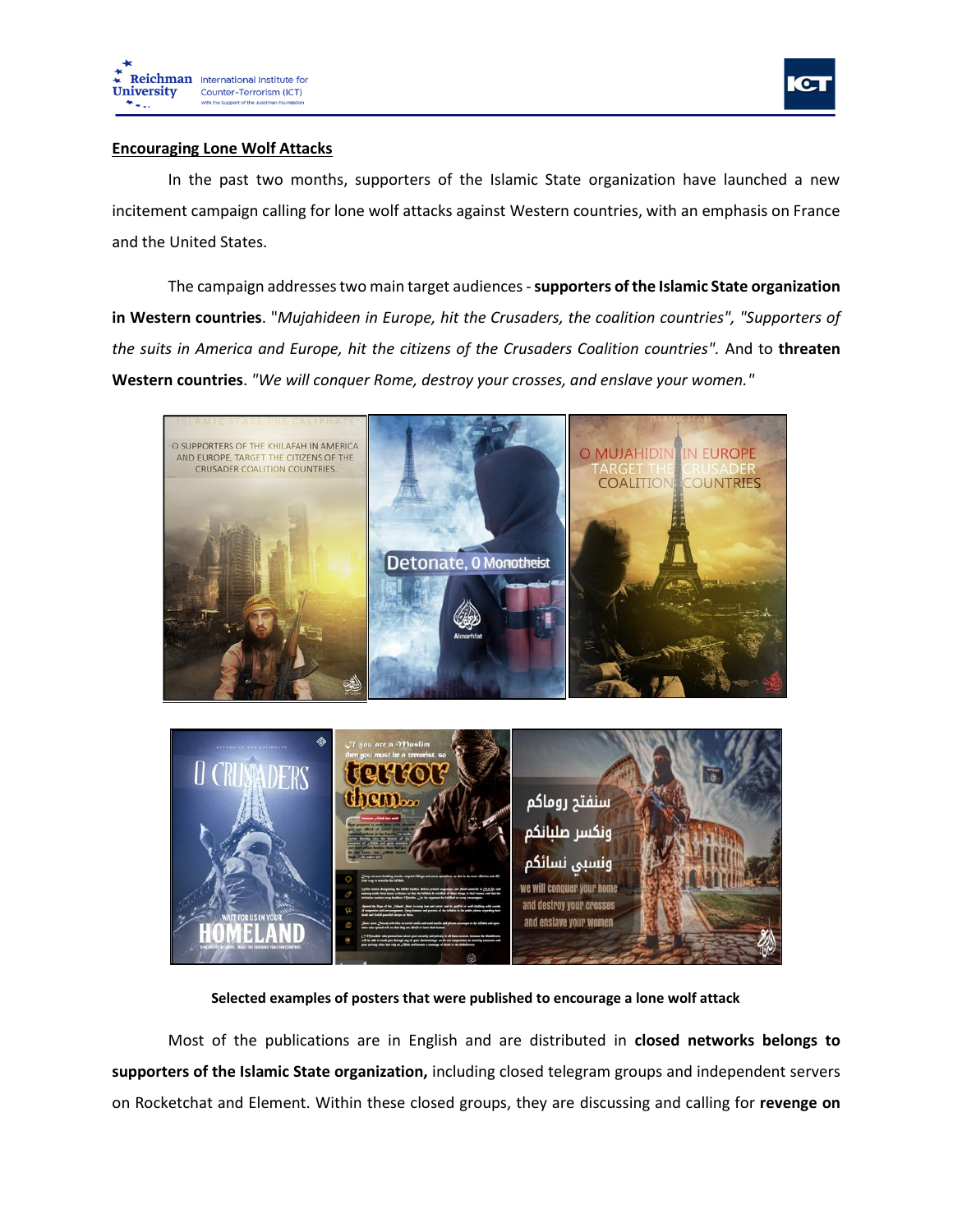



**the west during the holidays. "***With the advent of the so-called polytheistic celebrations that the infidels are experiencing these days, we send a message to our monotheistic brothers in Europe, America, Australia, Canada, Russia and other countries of disbelief and apostasy. Revenge for your brothers and sisters who were killed and captured by these scumbags, oh our monotheistic brothers.***"**



*To the supporters of the Caliphate in France; Have you forgotten what the French Crusader artillery did to your brothers during the war of boredom of infidelity against the monotheistic Muslims in Iraq and the Levant? …How is it good for you to live with those who killed and burned your brothers and sisters in Iraq and the Levant??You couldn't stab a French pig with a knife? Or run over by a car?...*

There are also voices among Islamic State supporters calling to focus on attacking **Western countries on Islamic lands with an emphasis on Western forces in Africa**. *"Stop attacking the infidels on their lands, it is not helpful, attack them wherever they invade, on our lands."*

**Hoping to incite a young audience, the propaganda is also spreading on social networks such as Instagram and Tiktok**. Most recently the SUN conducted an investigation on Islamic state propaganda on Tiktok and found many accounts which are affiliated with the organization. One of the videos they identified used to encourage supporters to carry out terrorist attacks in western countries during Christmas.<sup>1</sup>

<sup>1</sup> https://www.thesun.co.uk/news/16796685/isis-tiktok-recruit-suicide-bombers-christmas-attacks /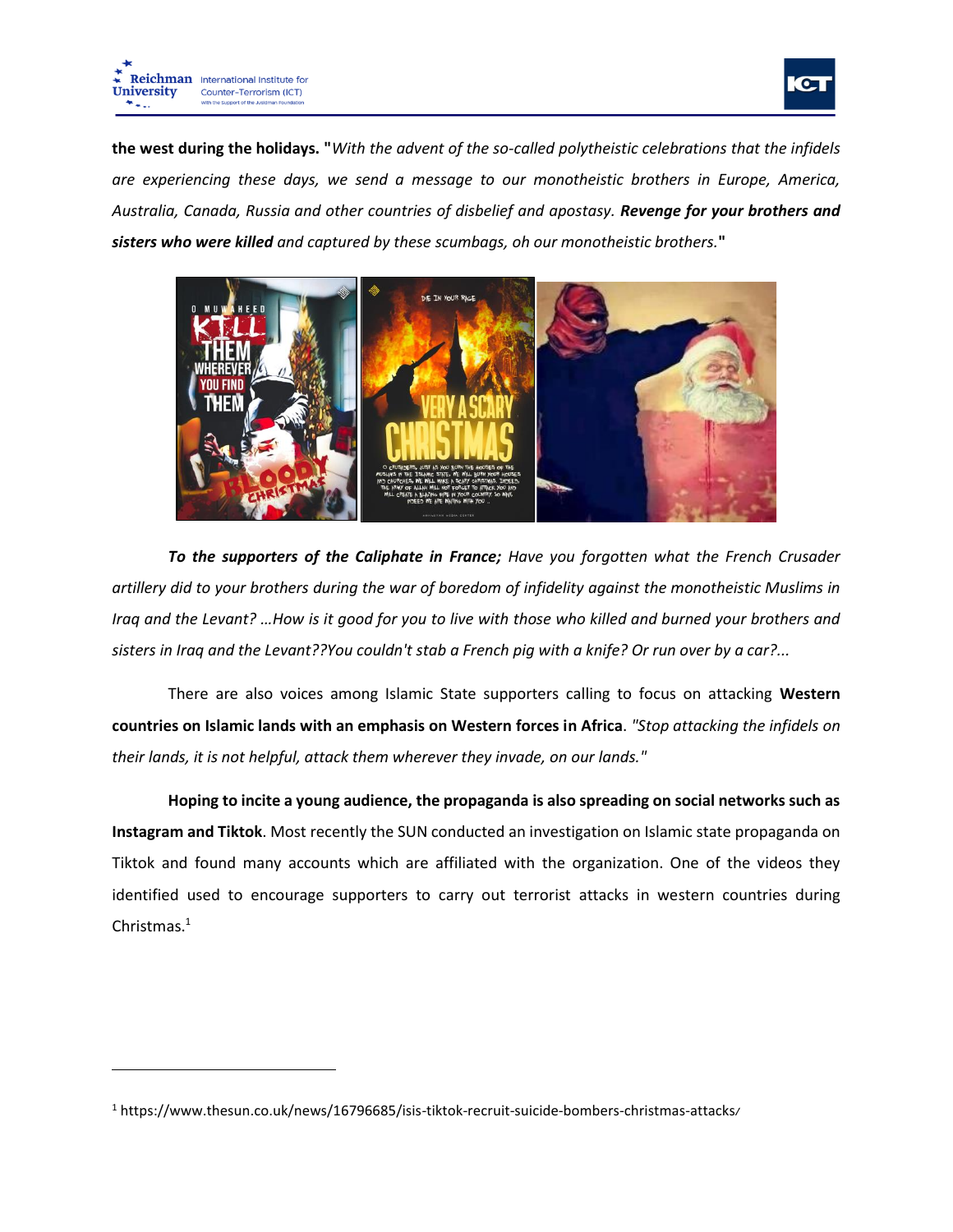



#### **SUN investigation:**

## **Video encourages supporters to carry out terrorist attacks in western countries during Christmas**

Alongside posters and videos displaying threats to various destinations such as the Eiffel Tower in Paris and the Colosseum in Rome, there are also publication in closed groups of manuals explaining how to conduct a knife attack and methods to prepare at home explosives.



### **Jihadi cookbooks**

# **Is Online Propaganda Effective?**

The recent propaganda campaign was proven to be in somewhat effective. Yet, the scale of attempted or successful attacks does not necessarily meet with the extensive efforts of the online campaign. Furthermore, we see an effort to use "simple" and easy to get weapons such as knives in order to avoid law enforcement radar. As such, in September, a stabbing attack occurred in a local supermarket